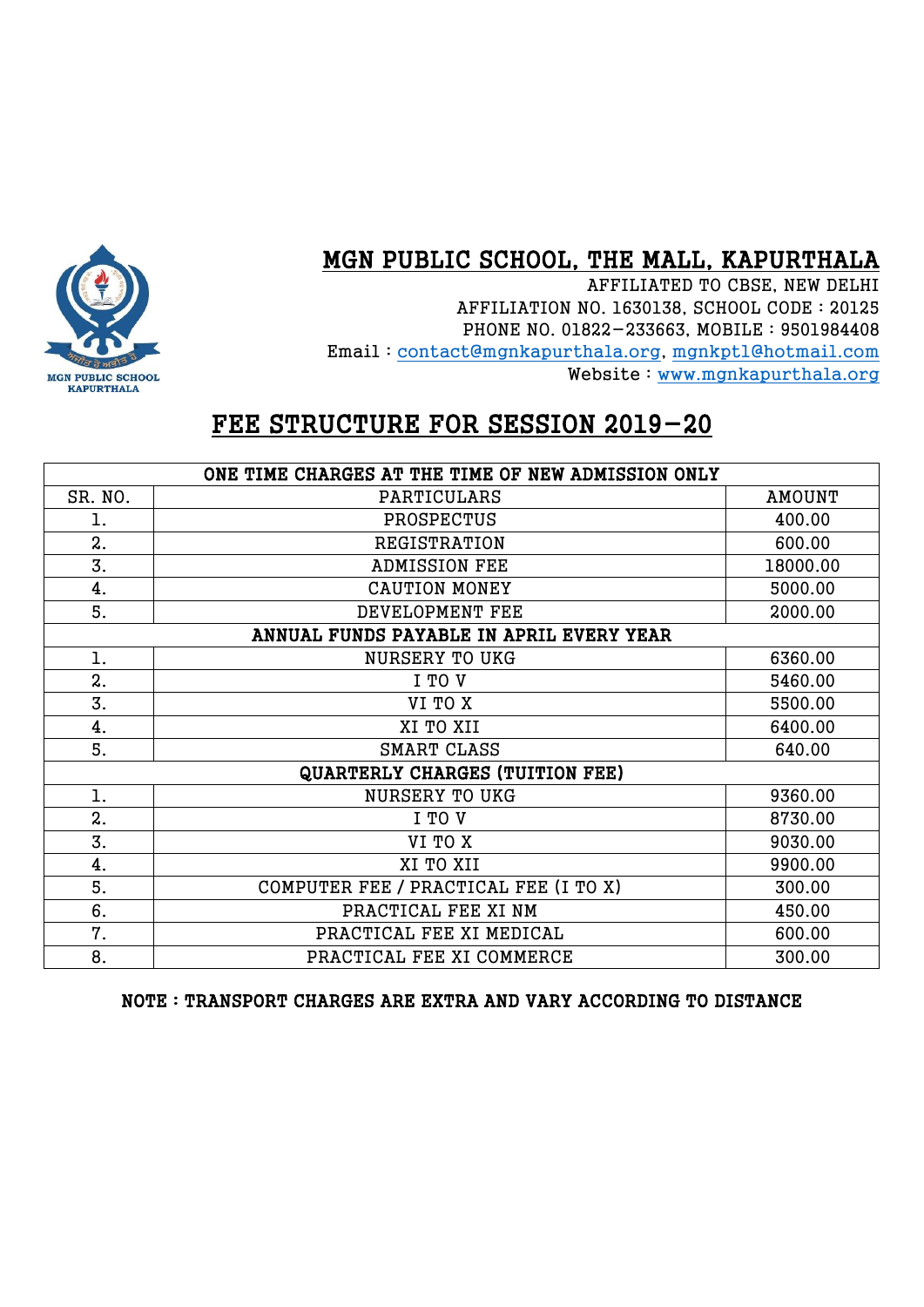#### MGN PUBLIC SCHOOL, THE MALL, KAPURTHALA

AFFILIATED TO CBSE, NEW DELHI AFFILIATION NO. 1630138, SCHOOL CODE : 20125 PHONE NO. 01822-233663, MOBILE : 9501984408 Email : [contact@mgnkapurthala.org,](mailto:contact@mgnkapurthala.org) [mgnkpt1@hotmail.com](mailto:mgnkpt1@hotmail.com) Website : [www.mgnkapurthala.org](http://www.mgnkapurthala.org/)



| ONE TIME CHARGES AT THE TIME OF NEW ADMISSION ONLY |                                        |               |  |  |
|----------------------------------------------------|----------------------------------------|---------------|--|--|
| SR. NO.                                            | PARTICULARS                            | <b>AMOUNT</b> |  |  |
| 1.                                                 | PROSPECTUS                             | 500.00        |  |  |
| $\mathbf{2}$ .                                     | <b>REGISTRATION</b>                    | 700.00        |  |  |
| 3.                                                 | <b>ADMISSION FEE</b>                   | 19000.00      |  |  |
| 4.                                                 | <b>CAUTION MONEY</b>                   | 5000.00       |  |  |
| 5.                                                 | DEVELOPMENT FEE                        | 3000.00       |  |  |
| ANNUAL FUNDS PAYABLE IN APRIL EVERY YEAR           |                                        |               |  |  |
| 1.                                                 | <b>NURSERY TO UKG</b>                  | 6800.00       |  |  |
| $\mathbf{2}$ .                                     | I TO V                                 | 5800.00       |  |  |
| 3.                                                 | VI TO X                                | 5900.00       |  |  |
| 4.                                                 | XI TO XII                              | 6900.00       |  |  |
| 5.                                                 | SMART CLASS (NURSERY TO X)             | 450.00        |  |  |
| 6.                                                 | MEDICAL FEE (ALL CLASSES)              | 600.00        |  |  |
|                                                    | <b>QUARTERLY CHARGES (TUITION FEE)</b> |               |  |  |
| 1.                                                 | <b>NURSERY TO UKG</b>                  | 9900.00       |  |  |
| $\mathbf{2}$ .                                     | I TO V                                 | 9330.00       |  |  |
| 3.                                                 | VI TO X                                | 9750.00       |  |  |
| 4.                                                 | XI TO XII                              | 10650.00      |  |  |
| 5.                                                 | COMPUTER FEE / PRACTICAL FEE (I TO X)  | 300           |  |  |
| 6.                                                 | PRACTICAL FEE XI AND XII NM            | 450.00        |  |  |
| 7.                                                 | PRACTICAL FEE XI AND XII MEDICAL       | 600.00        |  |  |
| 8.                                                 | PRACTICAL FEE XI AND XII COMMERCE      | 300.00        |  |  |
| 9.                                                 | PRACTICAL FEE XI AND XII HUMANITIES    | 300.00        |  |  |

NOTE : TRANSPORT CHARGES ARE EXTRA AND VARY ACCORDING TO DISTANCE